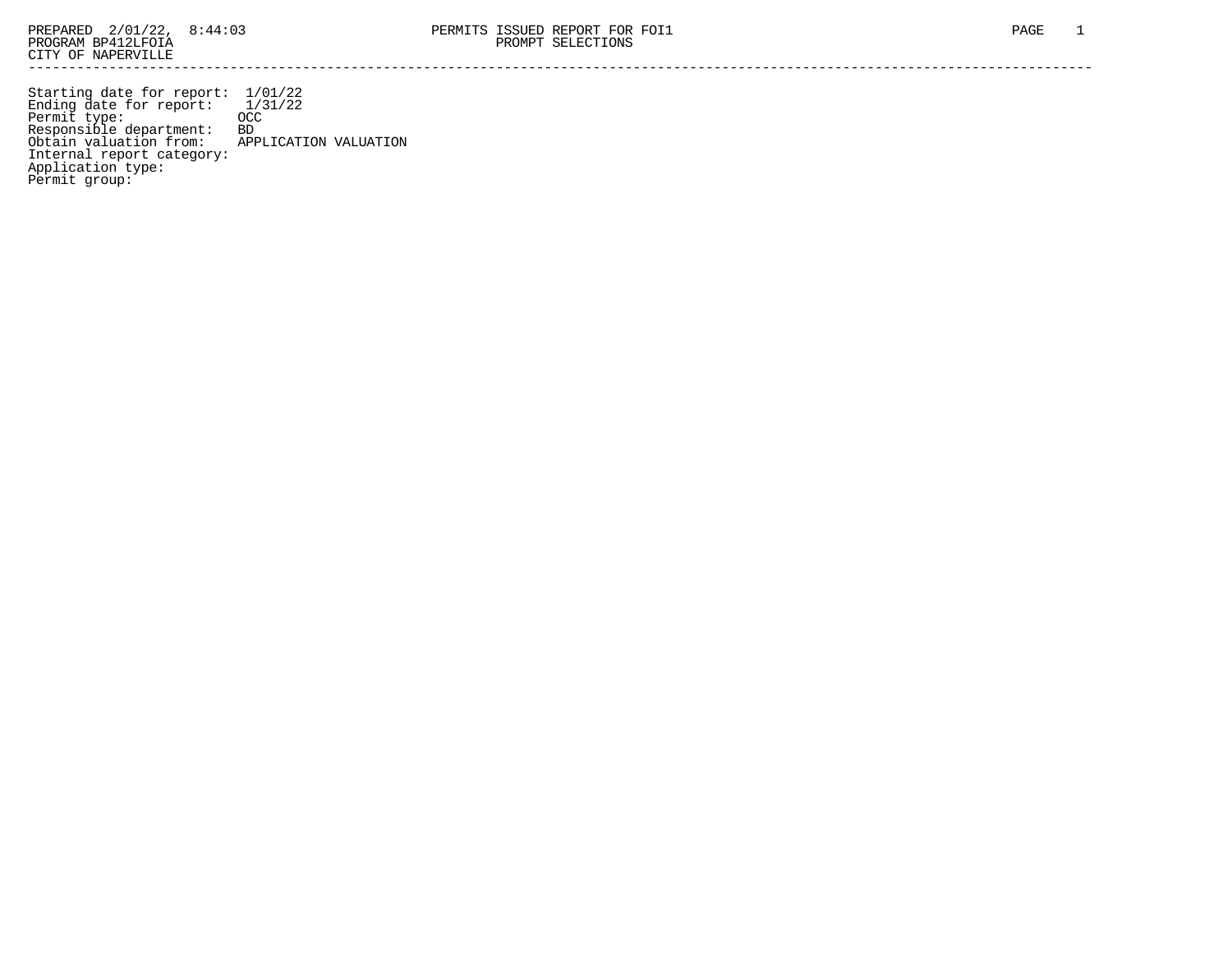## PREPARED 2/01/22, 8:44:03 PERMITS ISSUED REPORT PROGRAM BP412LFOI1 PAGE 1 PROGRAM BP412LFOI1 1/01/22 THRU 1/31/22 CITY OF NAPERVILLE **Example 20** CITY OF NAPERVILLE PERMIT TYPE - OCC OCC INSPECT. PERMIT COM/RST OBTAINED VALUATION FROM APPLICATION VALUATION

| APPLICATION APPLICATION TYPE AND DESCRIPTION<br>DATE<br>VALUATION                                                                                                                                                                                                                                                                                                                                                                                                  | Parcel Number<br>Alternate ID Code        | PROPERTY OWNER/<br>CONTRACTOR |
|--------------------------------------------------------------------------------------------------------------------------------------------------------------------------------------------------------------------------------------------------------------------------------------------------------------------------------------------------------------------------------------------------------------------------------------------------------------------|-------------------------------------------|-------------------------------|
| 21-00005487 OCCI OCCUPANCY INSPECTION                                                                                                                                                                                                                                                                                                                                                                                                                              | 2012 CORPORATE LN 120                     |                               |
| $--------$ 12/01/21<br>Contractor #:                                                                                                                                                                                                                                                                                                                                                                                                                               |                                           |                               |
| ------------                                                                                                                                                                                                                                                                                                                                                                                                                                                       |                                           |                               |
| 21-00005489 OCCI OCCUPANCY INSPECTION                                                                                                                                                                                                                                                                                                                                                                                                                              | 440 INDUSTRIAL DR D                       |                               |
| $--------$ 12/01/21<br>Contractor #:                                                                                                                                                                                                                                                                                                                                                                                                                               |                                           |                               |
| $\begin{tabular}{llllllll} \textbf{STRUCTURE} & \textbf{000 000 PAINT BOSS AUTO RECONDITIONING} & \textbf{ISSUE DATE} & \textbf{SUE COMTRACTOR(S)} \\ \textbf{PERMIT TYPE} & \textbf{OCC 00 OCC INSPECT. PERMIT COM/RST} & \textbf{1/07/22} & \\ \end{tabular}$                                                                                                                                                                                                    |                                           |                               |
| 21-00005640 OCCI OCCUPANCY INSPECTION                                                                                                                                                                                                                                                                                                                                                                                                                              | 5019 ACE LN 163                           |                               |
| -----------    12/16/21<br>Contractor #:                                                                                                                                                                                                                                                                                                                                                                                                                           |                                           |                               |
| $\begin{tabular}{lllllll} \texttt{STRUCTURE} & 000 & 000 & 10TH \texttt{PLACE} & \texttt{IUTSU} \texttt{ NAPERVILLE} & \texttt{ISSUE} \texttt{DATE} & \texttt{SUBCONTRACTOR(S)} \\ \texttt{PERMIT TYPE} & - & \texttt{OCC} & 00 \texttt{OCC} \texttt{INSPECT}. \texttt{PERMIT} \texttt{COM/RST} & 1/18/22 & \end{tabular}$                                                                                                                                         |                                           |                               |
| 21-00005691 OCCI OCCUPANCY INSPECTION                                                                                                                                                                                                                                                                                                                                                                                                                              | 21 W JEFFERSON AV 101                     |                               |
| $--------$ 12/22/21<br>Contractor #:                                                                                                                                                                                                                                                                                                                                                                                                                               | D-07134230160000N431 -84 0WNER/CONTRACTOR |                               |
| $\begin{array}{cccc} \texttt{STRUCTURE} & - & 000 & 000 & \texttt{ELICE} \texttt{ HOME} \\ \texttt{PERMIT} & \texttt{OCC} & 00 \texttt{ OCC} \texttt{INSERT} . & \texttt{PERMIT} \texttt{COM/RST} & 1/12/22 & \end{array} \qquad \begin{array}{cccc} \texttt{ISSUE} & \texttt{DATE} \\ 1/12/22 & \end{array} \qquad \begin{array}{cccc} \texttt{SUBCONTRACTOR(S)} \\ \texttt{SUSCONTRACTOR} & \texttt{SUSCONTRACTOR} \texttt{SUSCONTRACTOR} & \texttt{SUSCONTRACT$ |                                           |                               |
| 22-00000018 OCCI OCCUPANCY INSPECTION                                                                                                                                                                                                                                                                                                                                                                                                                              | 440 INDUSTRIAL DR A                       |                               |
| $--------$ 1/03/22<br>Contractor #:                                                                                                                                                                                                                                                                                                                                                                                                                                |                                           |                               |
| STRUCTURE - 000 000 AQUA BIO<br>PERMIT TYPE - OCC 00 OCC INSPECT. PERMIT COM/RST 1/13/22                                                                                                                                                                                                                                                                                                                                                                           | ISSUE DATE SUBCONTRACTOR(S)               |                               |
| 22-00000025 OCCI OCCUPANCY INSPECTION                                                                                                                                                                                                                                                                                                                                                                                                                              | 2863 95TH ST 123                          |                               |
| 1/03/22<br>------------                                                                                                                                                                                                                                                                                                                                                                                                                                            |                                           |                               |

Contractor #: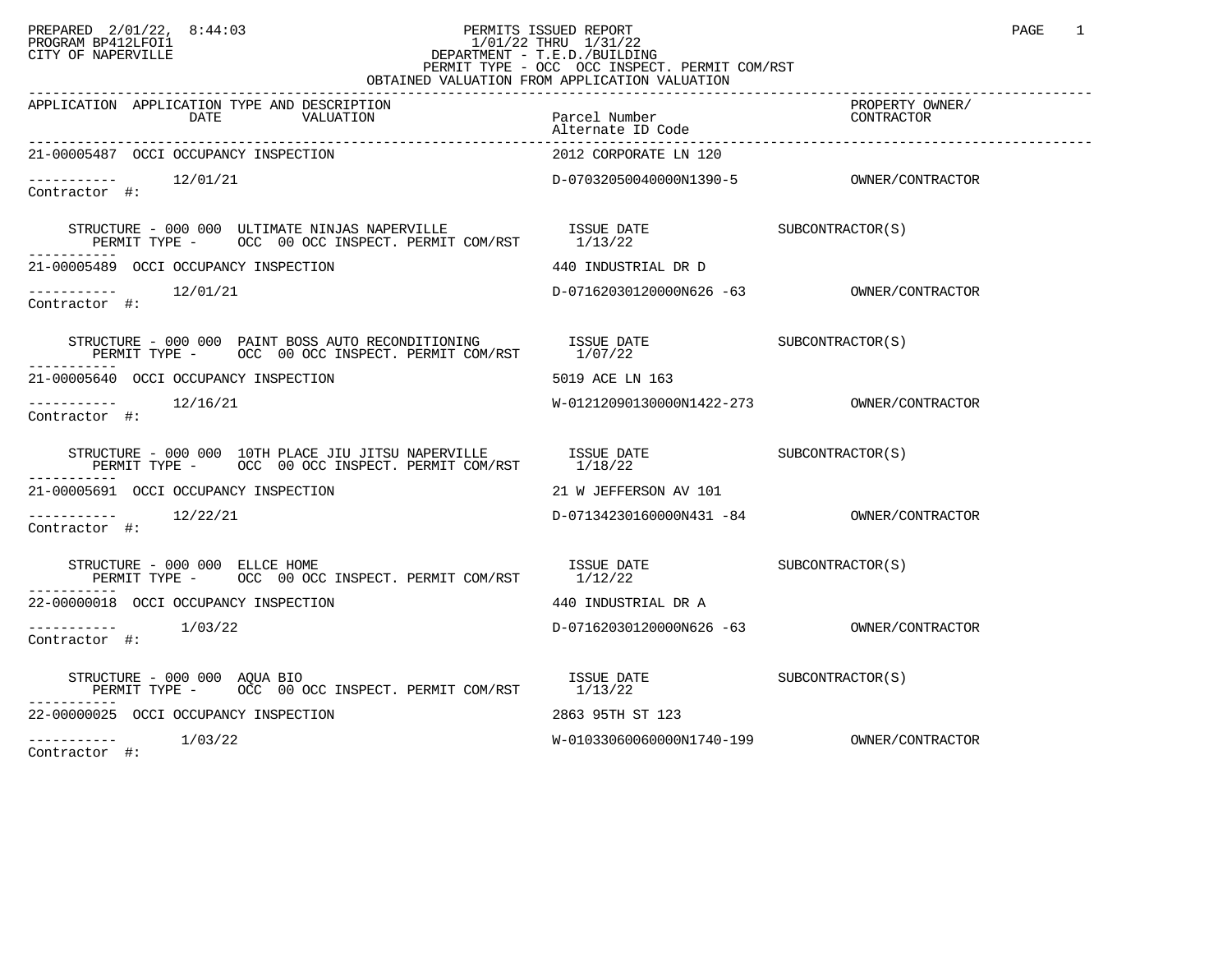## PREPARED 2/01/22, 8:44:03 PERMITS ISSUED REPORT PROGRAM BP412LFOI1 PAGE 2 PROGRAM BP412LFOI1 1/01/22 THRU 1/31/22 CITY OF NAPERVILLE **Example 20** CITY OF NAPERVILLE PERMIT TYPE - OCC OCC INSPECT. PERMIT COM/RST

| OBTAINED VALUATION FROM APPLICATION VALUATION                                                                                                                                                                                                                                                                                         |                                    |                               |  |  |
|---------------------------------------------------------------------------------------------------------------------------------------------------------------------------------------------------------------------------------------------------------------------------------------------------------------------------------------|------------------------------------|-------------------------------|--|--|
| APPLICATION APPLICATION TYPE AND DESCRIPTION<br>DATE<br>VALUATION                                                                                                                                                                                                                                                                     | Parcel Number<br>Alternate ID Code | PROPERTY OWNER/<br>CONTRACTOR |  |  |
| 22-00000025 (CONTINUED)<br>-----------                                                                                                                                                                                                                                                                                                |                                    |                               |  |  |
| $\begin{tabular}{lllllll} \bf STRUCTURE & - & 000 & 000 & COVID & TESTING & STFE & & & & \bf ISSUE & DATE & & & \tt{SUE} & & & \tt{SUBCONTRACTOR(S)} \\ \bf PERMIT & TYPE & - & OCC & 00 & OCC & INSPECT. & PERMIT & COM/RST & & & 1/13/22 & & & & & \end{tabular}$                                                                   |                                    |                               |  |  |
| 22-00000042 OCCI OCCUPANCY INSPECTION                                                                                                                                                                                                                                                                                                 | 2920 83RD ST                       |                               |  |  |
| $\begin{tabular}{ll} --------& & 1/04/22 \\ \textbf{Contractor} & \# \end{tabular}.$                                                                                                                                                                                                                                                  |                                    |                               |  |  |
|                                                                                                                                                                                                                                                                                                                                       |                                    |                               |  |  |
| 22-00000079 OCCI OCCUPANCY INSPECTION                                                                                                                                                                                                                                                                                                 | 55 SHUMAN BL 1050                  |                               |  |  |
| $\begin{tabular}{ll} --------& & 1/10/22 \\ \textbf{Contractor} & \#: & \end{tabular}$                                                                                                                                                                                                                                                |                                    |                               |  |  |
|                                                                                                                                                                                                                                                                                                                                       |                                    |                               |  |  |
| 22-00000092 OCCI OCCUPANCY INSPECTION                                                                                                                                                                                                                                                                                                 | 1005 W OGDEN AV A                  |                               |  |  |
| $1/11/22$<br>Contractor #:                                                                                                                                                                                                                                                                                                            |                                    |                               |  |  |
|                                                                                                                                                                                                                                                                                                                                       |                                    |                               |  |  |
| 22-00000093 OCCI OCCUPANCY INSPECTION                                                                                                                                                                                                                                                                                                 | 1242 W OGDEN AV                    |                               |  |  |
| $1/11/22$<br>Contractor #:                                                                                                                                                                                                                                                                                                            |                                    |                               |  |  |
| $\begin{array}{ccc} \texttt{STRUCTURE} & - & 000 & 000 & \texttt{ZAR} & \texttt{INFOTECH-COVID} & \texttt{TESTING} & & & \\ \texttt{SSUBCONTRACTOR} & - & \texttt{OCC} & 00 & \texttt{OCC} & \texttt{INSPECTC} & \texttt{PERMIT} & \texttt{COM/RST} & & 1/20/22 & \\ \end{array}$<br>PERMIT TYPE - OCC 00 OCC INSPECT. PERMIT COM/RST |                                    |                               |  |  |
| 22-00000140 OCCI OCCUPANCY INSPECTION                                                                                                                                                                                                                                                                                                 | 2960 ARTESIAN RD 120               |                               |  |  |
| 1/14/22<br>Contractor #:                                                                                                                                                                                                                                                                                                              |                                    |                               |  |  |
| $\begin{tabular}{lllllllll} \texttt{STRUCTURE} & - & 000 & 000 & \texttt{NATIONAL} & \texttt{COVID} & \texttt{TESTING} & \texttt{CENTER} & & \texttt{ISSUE} & \texttt{DATE} \\ \texttt{PERMIT TYPE} & - & \texttt{OCC} & 00 & \texttt{OCC} & \texttt{INSPECT. PERMIT} & \texttt{COM/RST} & & 1/20/22 \\ \end{tabular}$                |                                    | SUBCONTRACTOR(S)              |  |  |